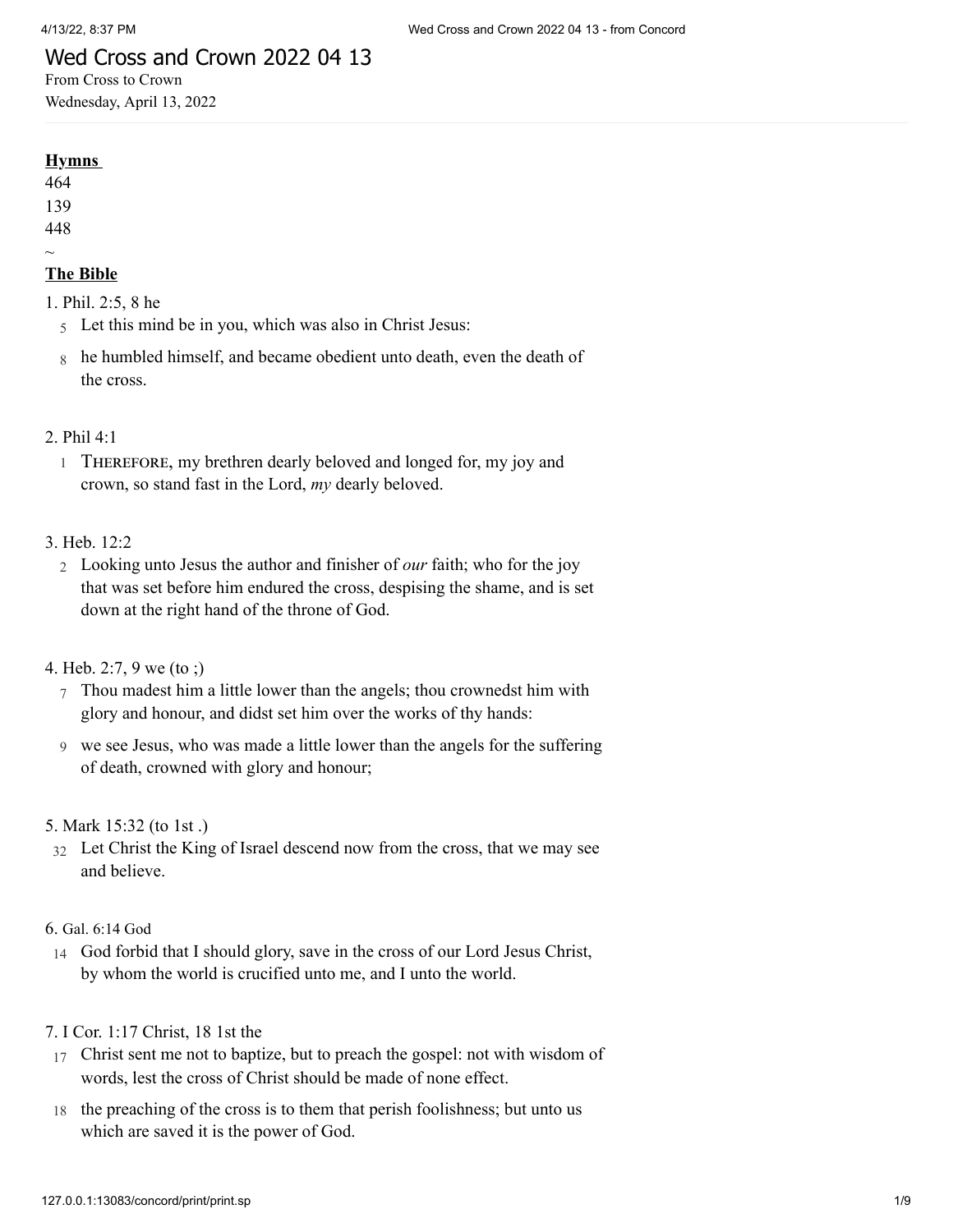8. [Luke 9:22 1st The, 23](http://www.concordworks.com/citation/Luke%209:22%201st%20The,%2023)

- 22 The Son of man must suffer many things, and be rejected of the elders and chief priests and scribes, and be slain, and be raised the third day.
- 23 ¶ And he said to *them* all, If any *man* will come after me, let him deny himself, and take up his cross daily, and follow me.

## 9. [Isa. 9:2, 6, 7 \(to 1st .\)](http://www.concordworks.com/citation/Isa.%209:2,%206,%207%20(to%201st%20.))

- 2 The people that walked in darkness have seen a great light: they that dwell in the land of the shadow of death, upon them hath the light shined.
- 6 For unto us a child is born, unto us a son is given: and the government shall be upon his shoulder: and his name shall be called Wonderful, Counsellor, The mighty God, The everlasting Father, The Prince of Peace.
- 7 Of the increase of *his* government and peace *there shall be* no end, upon the throne of David, and upon his kingdom, to order it, and to establish it with judgment and with justice from henceforth even for ever.

## 10. Isa. [28:5](http://www.concordworks.com/citation/Isa.%2028:5)

5 IIn that day shall the LORD of hosts be for a crown of glory, and for a diadem of beauty, unto the residue of his people,

## 11. Isa. [53:3-5,](http://www.concordworks.com/citation/Isa.%2053:3-5,%208,%209) 8, 9

- 3 He is despised and rejected of men; a man of sorrows, and acquainted with grief: and we hid as it were *our* faces from him; he was despised, and we esteemed him not.
- 4 ¶ Surely he hath borne our griefs, and carried our sorrows: yet we did esteem him stricken, smitten of God, and afflicted.
- 5 But he *was* wounded for our transgressions, *he was* bruised for our iniquities: the chastisement of our peace *was* upon him; and with his stripes we are healed.
- 8 He was taken from prison and from judgment: and who shall declare his generation? for he was cut off out of the land of the living: for the transgression of my people was he stricken.
- 9 And he made his grave with the wicked, and with the rich in his death; because he had done no violence, neither *was any* deceit in his mouth.

#### 12. [Isa. 62:3, 11, 12](http://www.concordworks.com/citation/Isa.%2062:3,%2011,%2012)

- 3 Thou shalt also be a crown of glory in the hand of the LORD, and a royal diadem in the hand of thy God.
- 11 Behold, the LORD hath proclaimed unto the end of the world, Say ye to the daughter of Zion, Behold, thy salvation cometh; behold, his reward *is* with him, and his work before him.
- 12 And they shall call them, The holy people, The redeemed of the LORD: and thou shalt be called, Sought out, A city not forsaken.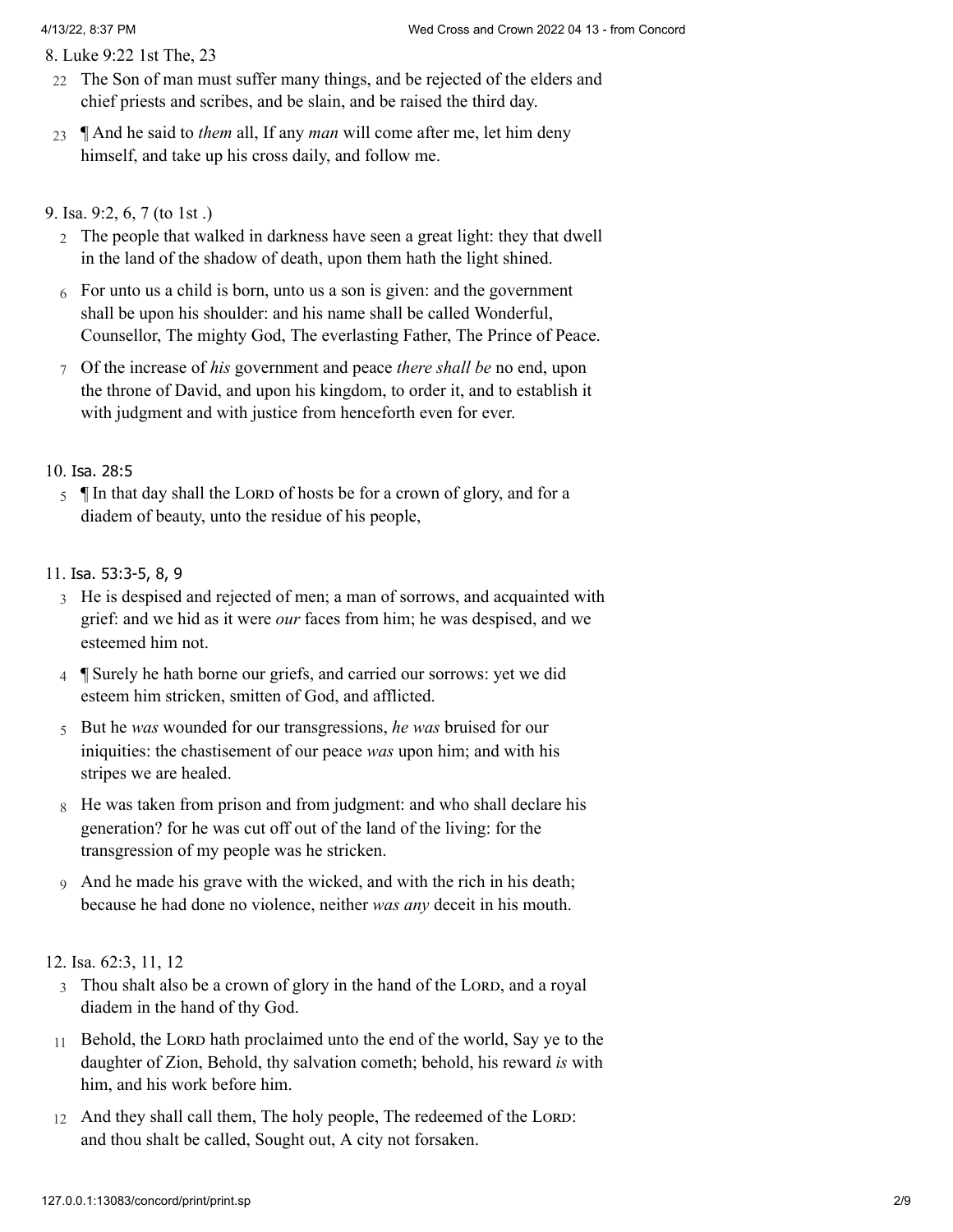13. [Ex. 25:1 the Lord, 2, 11](http://www.concordworks.com/citation/Ex.%2025:1%20the%20Lord,%202,%2011)

- 1 the Lorn spake unto Moses, saying,
- 2 Speak unto the children of Israel, that they bring me an offering: of every man that giveth it willingly with his heart ye shall take my offering.
- 11 And thou shalt overlay it with pure gold, within and without shalt thou overlay it, and shalt make upon it a crown of gold round about.

#### 14. [Lev. 8:6-9](http://www.concordworks.com/citation/Lev.%208:6-9)

- 6 And Moses brought Aaron and his sons, and washed them with water.
- 7 And he put upon him the coat, and girded him with the girdle, and clothed him with the robe, and put the ephod upon him, and he girded him with the curious girdle of the ephod, and bound *it* unto him therewith.
- 8 And he put the breastplate upon him: also he put in the breastplate the Urim and the Thummim.
- 9 And he put the mitre upon his head; also upon the mitre, *even* upon his forefront, did he put the golden plate, the holy crown; as the LORD commanded Moses.

#### 15. [Lev. 21:12 3rd the](http://www.concordworks.com/citation/Lev.%2021:12%203rd%20the)

- 12 the crown of the anointing oil of his God *is* upon him: I *am* the LORD.
- 16. [I Chron. 20:1 1st it, 2 \(to :\)](http://www.concordworks.com/citation/I%20Chron.%2020:1%201st%20it,%202%20(to%20:))
	- 1 it came to pass, that after the year was expired, at the time that kings go out *to battle,* Joab led forth the power of the army, and wasted the country of the children of Ammon, and came and besieged Rabbah. But David tarried at Jerusalem. And Joab smote Rabbah, and destroyed it.
	- 2 And David took the crown of their king from off his head, and found it to weigh a talent of gold, and *there were* precious stones in it; and it was set upon David's head:

17. [I Thess. 2:19 \(to 1st ?\)](http://www.concordworks.com/citation/I%20Thess.%202:19%20(to%201st%20?))

- 19 For what *is* our hope, or joy, or crown of rejoicing?
- 18. [I Tim 6:12](http://www.concordworks.com/citation/I%20Tim%206:12)
- 12 Fight the good fight of faith, lay hold on eternal life, whereunto thou art also called, and hast professed a good profession before many witnesses.
- 19. [II Tim. 4:8](http://www.concordworks.com/citation/II%20Tim.%204:8)
- 8 Henceforth there is laid up for me a crown of righteousness, which the Lord, the righteous judge, shall give me at that day: and not to me only, but unto all them also that love his appearing.

#### 20. [I Cor. 9:25 every](http://www.concordworks.com/citation/I%20Cor.%209:25%20every)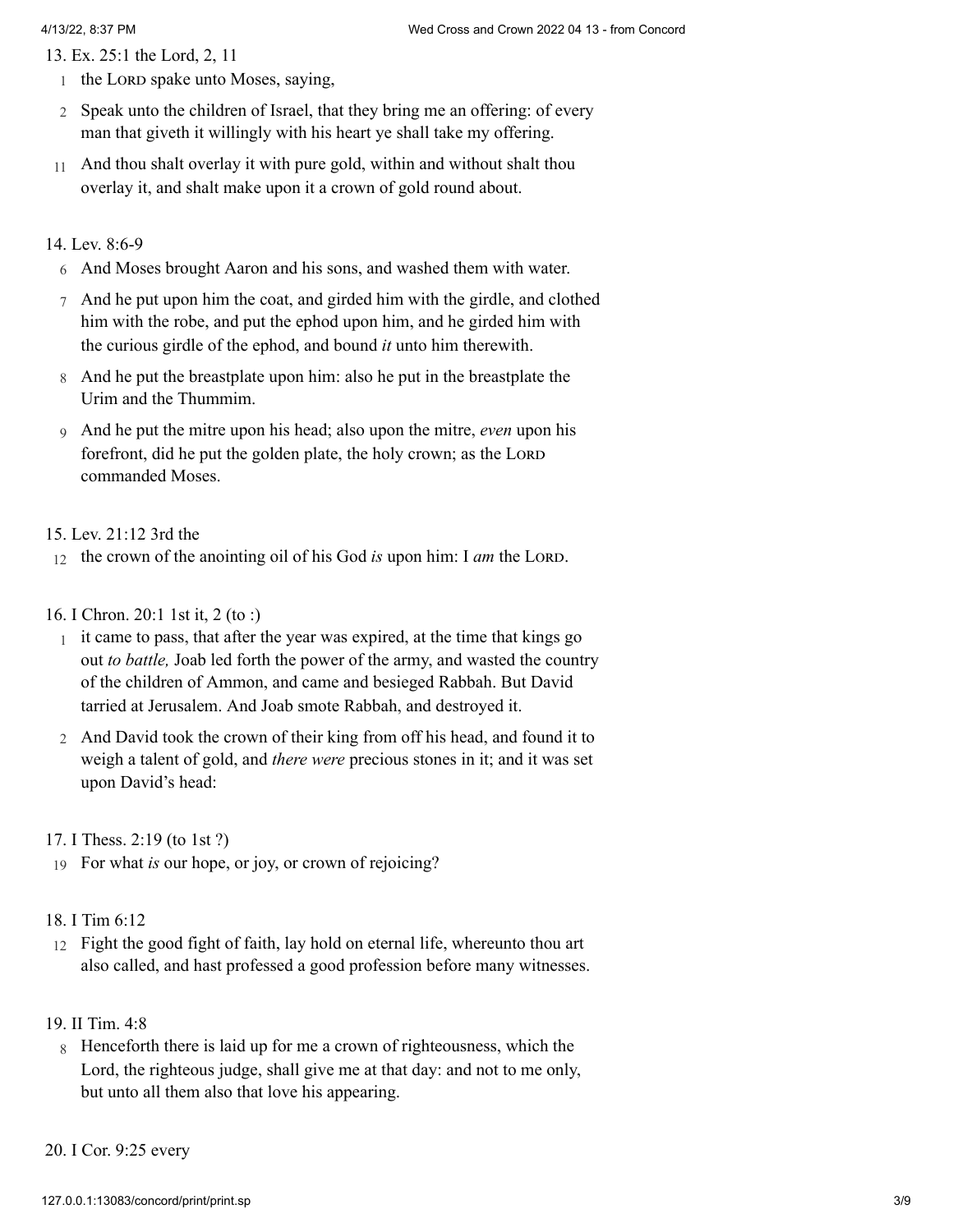25 every man that striveth for the mastery is temperate in all things. Now they *do it* to obtain a corruptible crown; but we an incorruptible.

## 21. [I Cor 13:4, 7](http://www.concordworks.com/citation/I%20Cor%2013:4,%207)

- 4 Charity suffereth long, *and* is kind; charity envieth not; charity vaunteth not itself, is not puffed up,
- 7 Beareth all things, believeth all things, hopeth all things, endureth all things.

## 22. [I Pet. 5:4 when](http://www.concordworks.com/citation/I%20Pet.%205:4%20when)

4 when the chief Shepherd shall appear, ye shall receive a crown of glory that fadeth not away.

## 23. [James 1:12](http://www.concordworks.com/citation/James%201:12)

12 Blessed *is* the man that endureth temptation: for when he is tried, he shall receive the crown of life, which the Lord hath promised to them that love him.

## **Science and Health with Key to the Scriptures by Mary Baker Eddy**

## 1. [SH 238:31-1](http://www.concordworks.com/citation/SH%20238:31-1)

The cross is the central emblem of history. It is the lodestar in the demonstration of Christian healing, — the

239:1 demonstration by which sin and sickness are destroyed.

#### 2. SH [9:14-16](http://www.concordworks.com/citation/SH%209:14-16)

There is

a cross to be taken up before we can enjoy the fruition of our hope and faith. 15

## 3. SH [29:1-2,](http://www.concordworks.com/citation/SH%2029:1-2,%205-6) 5-6

Christians must take up arms against error at home and abroad. If they keep the faith, they will have the

6 crown of rejoicing.

## 4. SH [33:31-2](http://www.concordworks.com/citation/SH%2033:31-2)

Are all

who eat bread and drink wine in memory of Jesus willing

34:1 truly to drink his cup, take his cross, and leave all for the Christ-principle?

## 5. [SH 451:6-7](http://www.concordworks.com/citation/SH%20451:6-7)

Christianity, with the crown of Love upon her brow, must be their queen of life. 6

#### 6. [SH 21:9-10, 15-20, 25-10](http://www.concordworks.com/citation/SH%2021:9-10,%2015-20,%2025-10)

If the disciple is advancing spiritually, he is striving to enter in. 9

#### 127.0.0.1:13083/concord/print/print.sp 4/9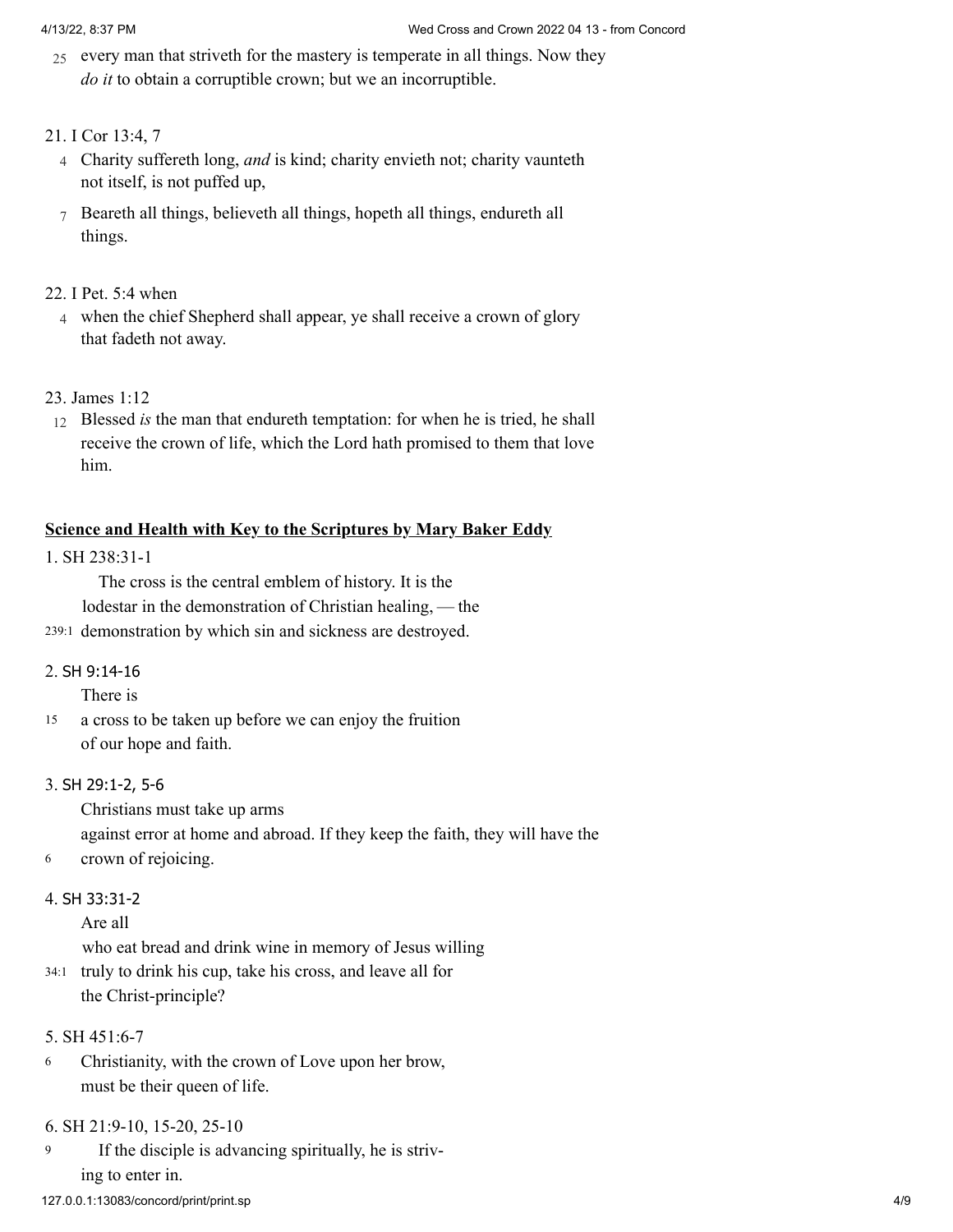- If my friends are going to Europe, while I am *en route* for California, we are not journeying together. We have separate time-tables to consult, 15
- different routes to pursue. Our paths have diverged at the very outset, and we have little oppor‐ tunity to help each other. 18

Being in sympathy with matter, the worldly man is at the beck and call of error, and will be attracted thither‐

- ward. He is like a traveller going westward for a pleasure-trip. The company is alluring and the pleasures exciting. After following the sun for 27
- six days, he turns east on the seventh, satisfied if he can only imagine himself drifting in the right direction. Byand-by, ashamed of his zigzag course, he would borrow 30
- 22:1 the passport of some wiser pilgrim, thinking with the aid of this to find and follow the right road.
- Vibrating like a pendulum between sin and the hope of forgiveness, — selfishness and sensuality causing con‐ stant retrogression, — our moral progress will 3
- be slow. Waking to Christ's demand, mortals experience suffering. This causes them, even as drown‐ ing men, to make vigorous efforts to save themselves; and 6
- through Christ's precious love these efforts are crowned with success. 9

#### 7. [SH 343:6-10](http://www.concordworks.com/citation/SH%20343:6-10)

- Is not finite mind ignorant of God's method? This makes it doubly unfair to impugn and misrepresent the facts, although, without this cross-bearing, 6
- one might not be able to say with the apostle, "None of these things move me." 9

#### 8. [SH 224:16-17](http://www.concordworks.com/citation/SH%20224:16-17)

Of old the cross was truth's cen‐ tral sign, and it is to-day.

#### 9. [SH 36:10-14](http://www.concordworks.com/citation/SH%2036:10-14)

Jesus endured the shame, that he might pour his dear-bought bounty into barren lives. What was his

earthly reward? He was forsaken by all save John, the beloved disciple, and a few women who bowed in silent woe beneath the shadow of his cross. 12

#### 10. [SH 497:20](http://www.concordworks.com/citation/SH%20497:20)

21

5. We acknowledge that the crucifixion of Jesus and his resurrection served to uplift faith to understand eternal Life, even the allness of Soul, Spirit, and the noth‐ ingness of matter.



Zigzag course

Moral retrogression

Personal experience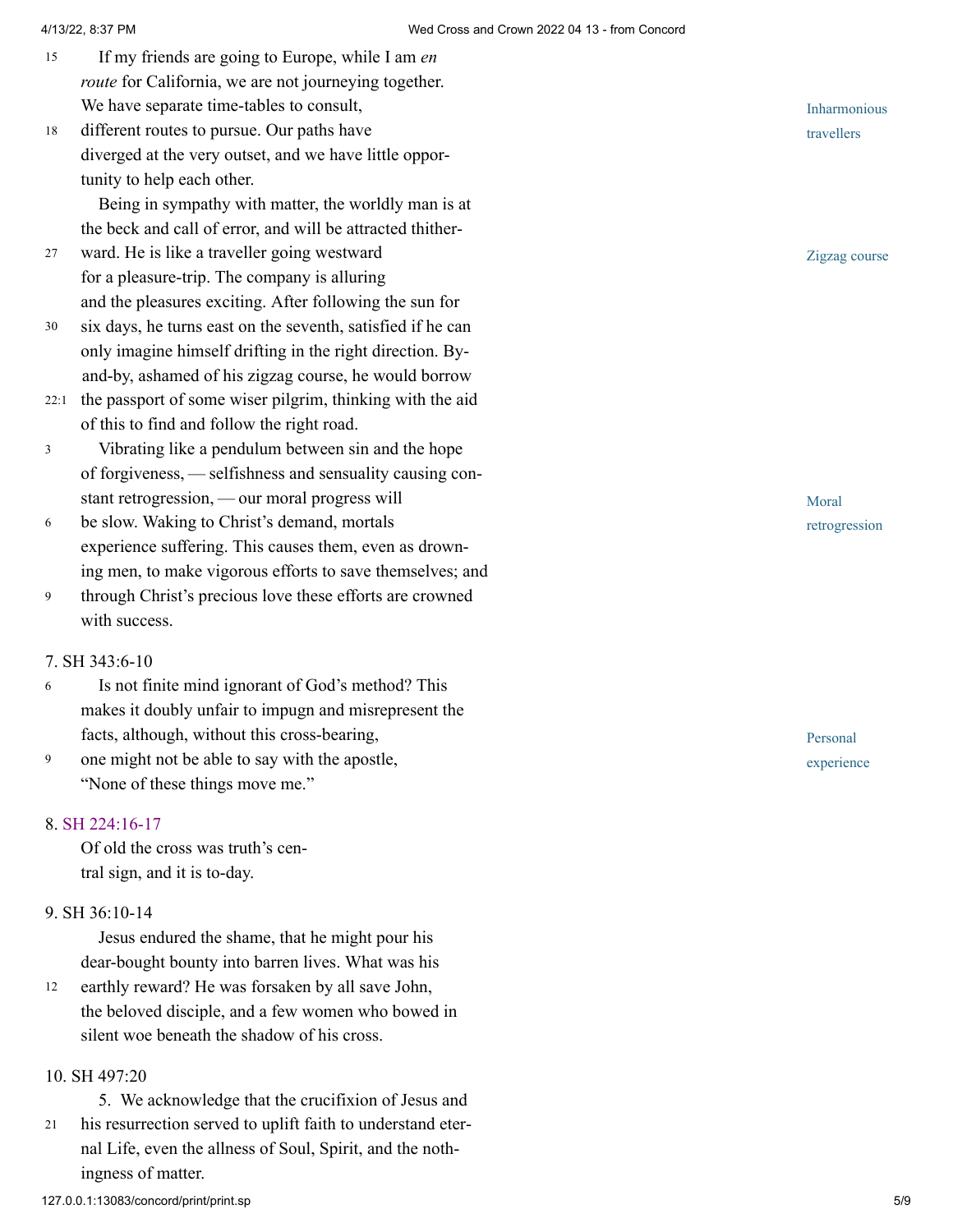#### 11. [SH 243:4-9](http://www.concordworks.com/citation/SH%20243:4-9)

The divine Love, which made harmless the poisonous viper, which delivered men from the boiling oil, from

- the fiery furnace, from the jaws of the lion, can heal the sick in every age and triumph over sin and death. It crowned the demon‐ 6
- strations of Jesus with unsurpassed power and love. 9

#### 12. SH [15:18-20](http://www.concordworks.com/citation/SH%2015:18-20)

We must resolve to take up the cross, and go forth with honest hearts to work and watch for wisdom, Truth, and Love.

13. [SH 35:19-20 2nd Our, 27 1st Our \(only, to 2nd .\)](http://www.concordworks.com/citation/SH%2035:19-20%202nd%20Our,%2027%201st%20Our%20(only,%20to%202nd%20.))

#### Our

church is built on the divine Principle, Love. Our cup is the cross.

## 14. [SH 134:9-13](http://www.concordworks.com/citation/SH%20134:9-13)

- The new faith in the Christ, Truth, so roused the hatred of the opponents of Christianity, that the followers of Christ were burned, crucified, and otherwise persecuted; 9
- and so it came about that human rights were hallowed by the gallows and the cross. 12

#### 15. [SH 117:19-23](http://www.concordworks.com/citation/SH%20117:19-23)

Human theories are inadequate to interpret the divine Principle involved in the miracles

(marvels) wrought by Jesus and especially in his mighty, crowning, unparalleled, and triumphant exit from the flesh. 21

#### 16. [SH 560:6-9](http://www.concordworks.com/citation/SH%20560:6-9)

*Revelation* xii. 1. And there appeared a great wonder in heaven; a woman clothed with the sun, and the moon under her feet, and upon her head a crown of twelve stars. 6 9

# 17. [SH 558:10-12](http://www.concordworks.com/citation/SH%20558:10-12)

To mortal sense Science seems at first obscure, abstract, and 9

- dark; but a bright promise crowns its brow. 12
- 18. [SH 562:11-17](http://www.concordworks.com/citation/SH%20562:11-17)

The spiritual idea is crowned with twelve stars. The

- twelve tribes of Israel with all mortals, — separated by belief from man's divine origin and the true idea, — will through much tribulation yield to 12
- the activities of the divine Principle of man in the harmony of Science. These are the stars in the crown of 15

Ancient and modern miracles

The new Evangel

Spiritual idea crowned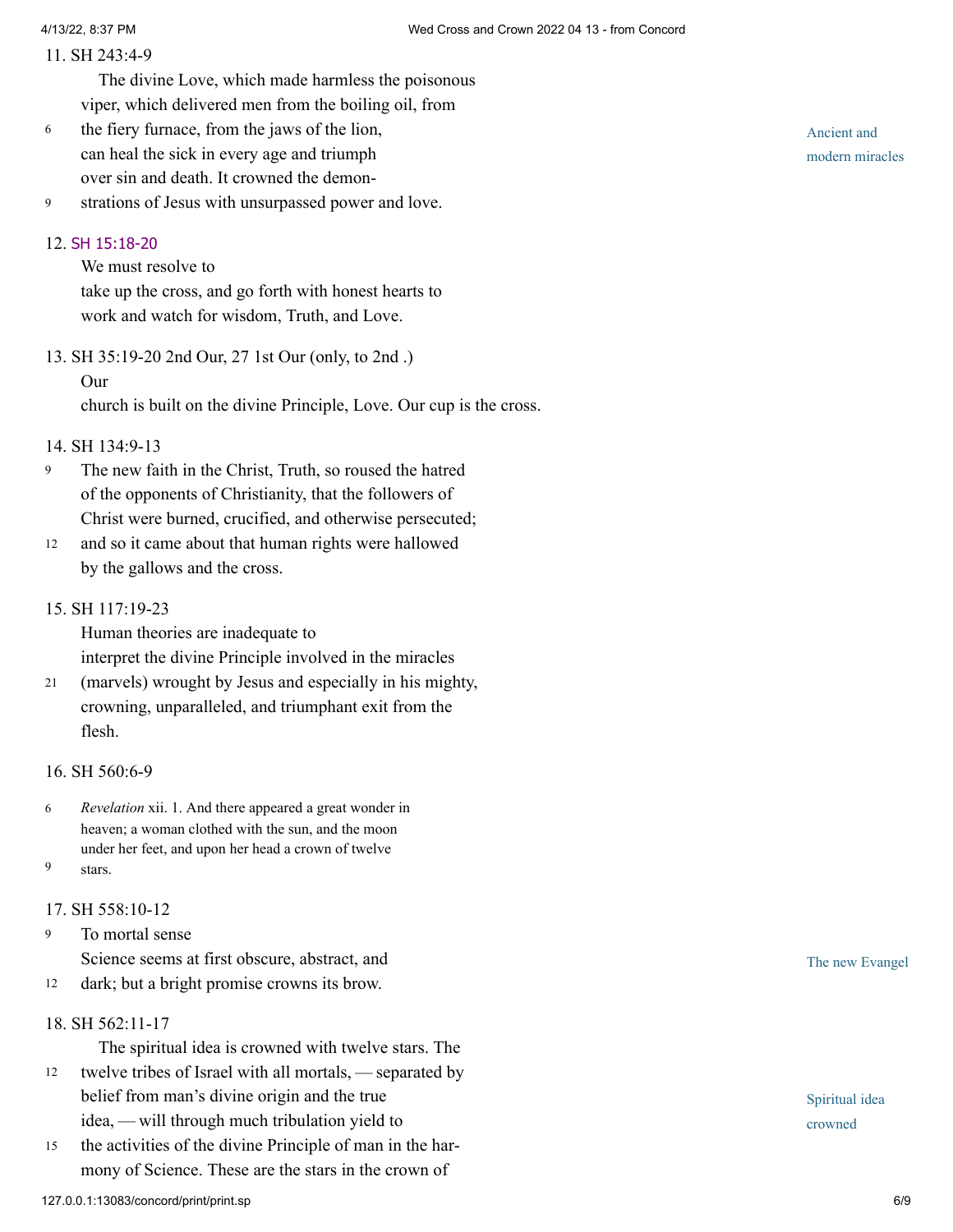rejoicing.

#### 19. [SH 116:11](http://www.concordworks.com/citation/SH%20116:11)

A correct view of Christian Science and of its adapta‐

- tion to healing includes vastly more than is at first seen. Works on metaphysics leave the grand point untouched. They never crown the power of 12
- Mind as the Messiah, nor do they carry the day against physical enemies, — even to the extinction of all belief in matter, evil, disease, and death, — nor insist upon the fact 15
- that God is all, therefore that matter is nothing beyond an image in mortal mind. 18

### 20. [SH 34:13-17](http://www.concordworks.com/citation/SH%2034:13-17)

If all who seek his commemoration through material symbols will take up the cross, heal

- the sick, cast out evils, and preach Christ, or Truth, to the poor, — the receptive thought, — they will bring in the millennium. 15
- 21. [SH 43:32-4 Truth](http://www.concordworks.com/citation/SH%2043:32-4%20Truth)

Truth and Life must

- 44:1 seal the victory over error and death, before the thorns can be laid aside for a crown, the benediction follow,
- "Well done, good and faithful servant," and the supremacy of Spirit be demonstrated. 3
- 22. [SH 267:28-32](http://www.concordworks.com/citation/SH%20267:28-32)

"Blessed is the man that en‐

dureth [overcometh] temptation: for when he is tried,

[proved faithful], he shall receive the crown of life, which the Lord hath promised to them that love him." (James i. 12.) 30

#### 23. [SH 254:27-31](http://www.concordworks.com/citation/SH%20254:27-31)

- If you launch your bark upon the ever-agitated but healthful waters of truth, you will encounter storms. Your good will be evil spoken of. This is the 27
- cross. Take it up and bear it, for through it you win and wear the crown. 30

#### **Hymn Lyrics #464**

.

Dear Master, may I follow thee With holy, deep sincerity, Forming each thought to Christly mold, Feeling your peace my heart enfold.

Aim of Science

The cross and crown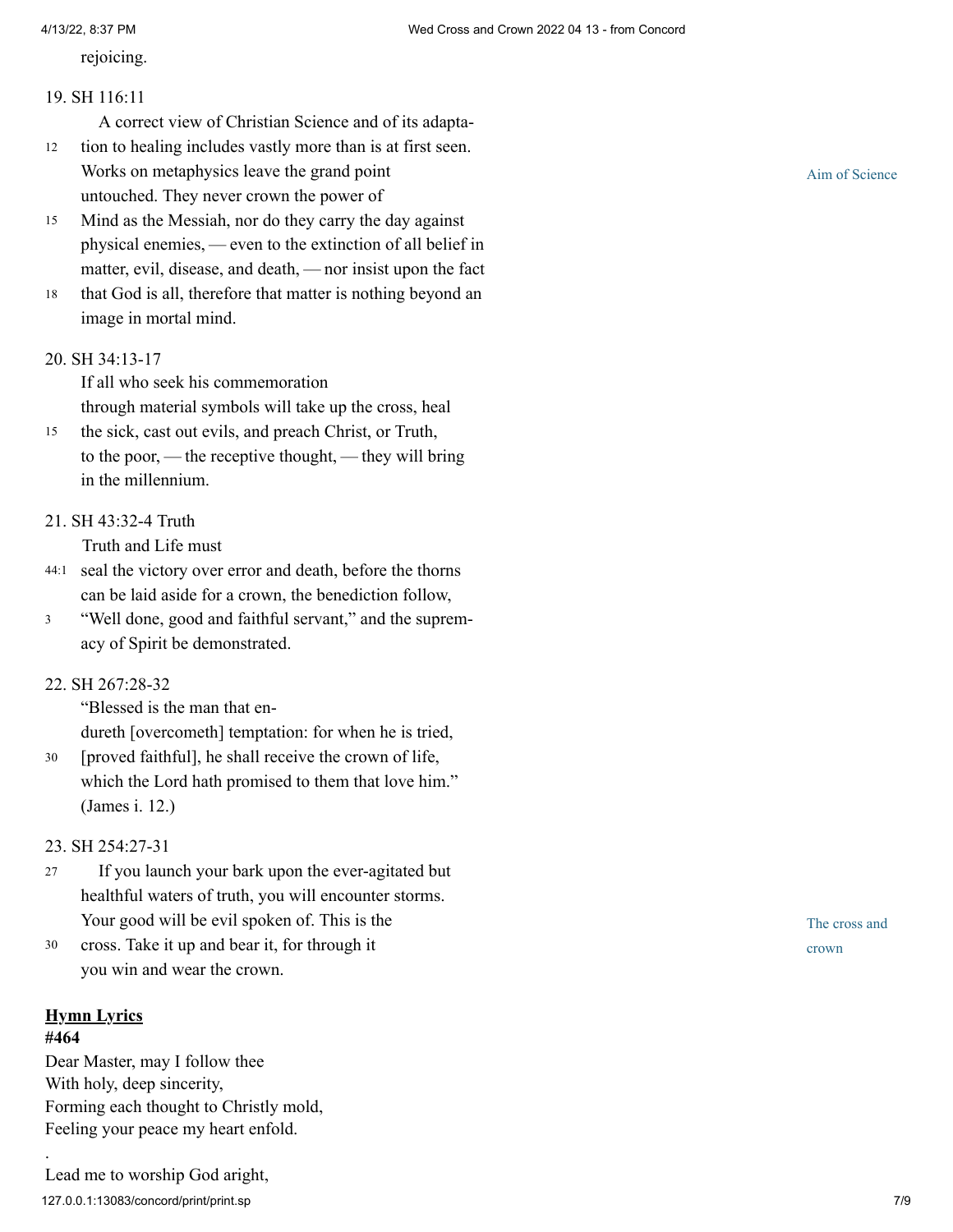.

.

In truth, in spirit, seek the light; Loving pure good with heart and soul, Loving each neighbor, perfect, whole.

May I perceive all being one, Perfect Father, perfect son; Let me hold fast this heavenly view, Finding each day my life made new.

May I see mortal self dissolve, Take up the cross with firm resolve, Seeking the victor's crown each day, Humble and loving all the way.

## **#139**

.

.

I walk with Love along the way, And O, it is a holy day; No more I suffer cruel fear, I feel God's presence with me here; The joy that none can take away Is mine; I walk with Love today.

Who walks with Love along the way, Shall talk with Love and Love obey; God's healing truth is free to all, Our Father answers every call; 'Tis He dispels the clouds of gray That all may walk with Love today. .

Come, walk with Love along the way, Let childlike trust be yours today; Uplift your thought, with courage go, Give of your heart's rich overflow, And peace shall crown your joy-filled day. Come, walk with Love along the way.

## **#448**

.

.

.

.

## *Refrain*

Bless the Lord, oh my soul; Bless God's holy name! Bless the Lord, oh my soul; Bless God's holy name!

And all that is within me, And all that is within me, And all that is within me, Bless God's holy name!

## Refrain

Bless the Lord, oh my soul; Bless God's holy name! Bless the Lord, oh my soul; Bless God's holy name!